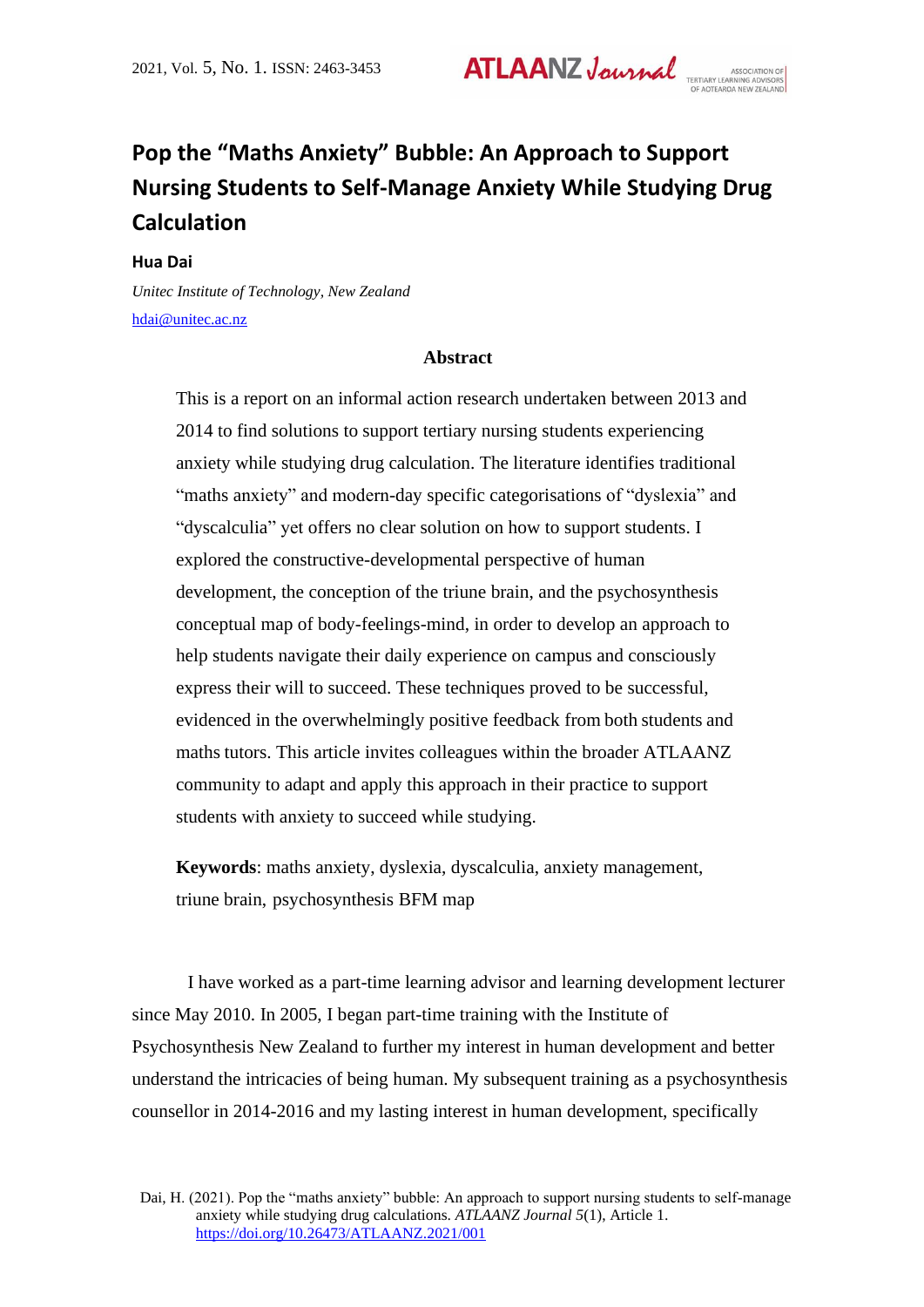Robert Kegan's constructive-developmental perspective on human development, have given me rich resources to draw on in my role as a learning advisor.

In 2013, while continuing my literacy support at Unitec, I took on an interim role providing maths support for the nursing students. During this time, I noticed more and more students experiencing anxiety with their studies. Their anxiety seemed to be slowing down their cognitive functioning, causing frustration, feelings of defeat, and low self-esteem, as evidenced in the example below.

In Semester 2, 2013, a student came with this question: "If a tablet contains 0.25mg [drug], how much do you administer for a dose of 1.75mg?" The student had failed her maths exam the semester before and been given the chance to redo the paper. She could not see that the words "a tablet" meant the number "1" nor factor this information into a formula to find the solution. She appeared anxious and told me she felt overwhelmed by her studies. This student was only one among a number of nursing students who presented different levels of anxiety while studying drug calculation, especially around exam times. The anxiety seemed to be due to their difficulty in understanding the necessary information embedded in the mathematical language, as in the above example. At the same time, it came to my attention that students in other programmes also showed signs of stress, particularly when assignments were due, one after another, in a short timeframe.

I found that most of these nursing students could think and process maths information efficiently and accurately when sitting with me alongside as their guide and advisor. However, when they were on their own or in exams, they seemed to lose touch with what they had learnt in class, despite being able to demonstrate this knowledge clearly in my presence. I asked myself the question: "How could I, as a tertiary learning advisor, best support my nursing students to self-manage anxiety and successfully master their numeracy, especially drug calculation, to graduate and become registered nurses?"

I searched the literature to help me understand what was happening for the students in order to better support them. Accordingly, I embarked on a journey that simulated action research (Marriam & Tisdell, 2016).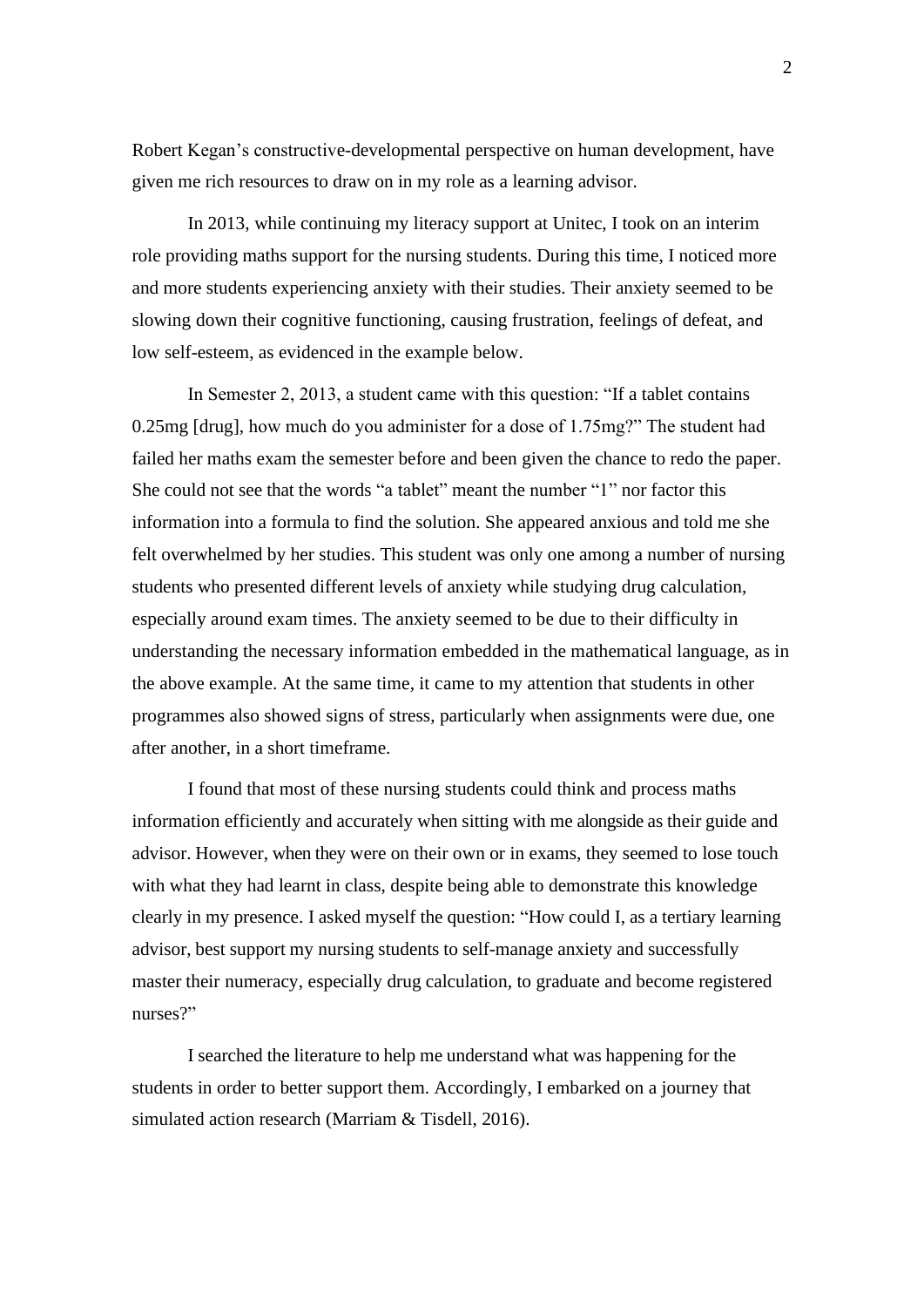# **Literature Review**

Guided by three questions—"What is happening to students when they cannot see the obvious in the maths question?", "What is the human development perspective?" and "How does the brain work?"—my literature review initially covered three areas to find answers: the phenomenon referred to as "maths anxiety"; Robert Kegan's constructive-developmental perspective of human development; and the triune brain. A fourth question then followed: "How can I best support those students to manage their anxiety and be successful in their studies?" When I began looking at the situation from my Psychosynthesis counsellor's perspective, I found a possible solution, using the Psychosynthesis' body-feelings-mind (BFM) map to formulate an approach to support students to self-manage anxiety and succeed in mastering drug calculation.

In searching for an understanding of why students misread information in maths problems, I learned that the phenomenon of anxiety associated with numeracy had been explored as early as in 1957. The first term coined was "number anxiety" (Dreger & Aiken, 1957), followed by "statistics anxiety" and "dyslexia" (Jordan et al., 2014), then "developmental dyscalculia" (Mammarella et al., 2015) and "maths anxiety" (Khasawneh et al., 2021), as scholars continued to explore learners' reaction to number problems. In particular, Khasawneh et al. (2021) pointed out that "maths anxiety" could be differentiated from dyscalculia by the presence of learners' "emotional" reaction in the former and the absence of it in the latter. They identified contributing factors for maths anxiety, beginning with social/cultural aspects, including gender (based on the perception that males are more dominant in mathematics whereas females find the subject harder to comprehend), followed by "learning difficulties" and "numerical skills".

However, the authors found that if students believe in themselves and have confidence, they can usually succeed in maths. Their suggested methods to alleviate the symptoms of maths anxiety were for educators (teachers and parents/peers as role models) to create a relaxing and encouraging environment for learners, and for learners to become aware of their own learning habits/difficulties and develop selfbelief/confidence to become their own champions. This idea of learners becoming aware enough to be their own champions coincided with what I wanted to achieve.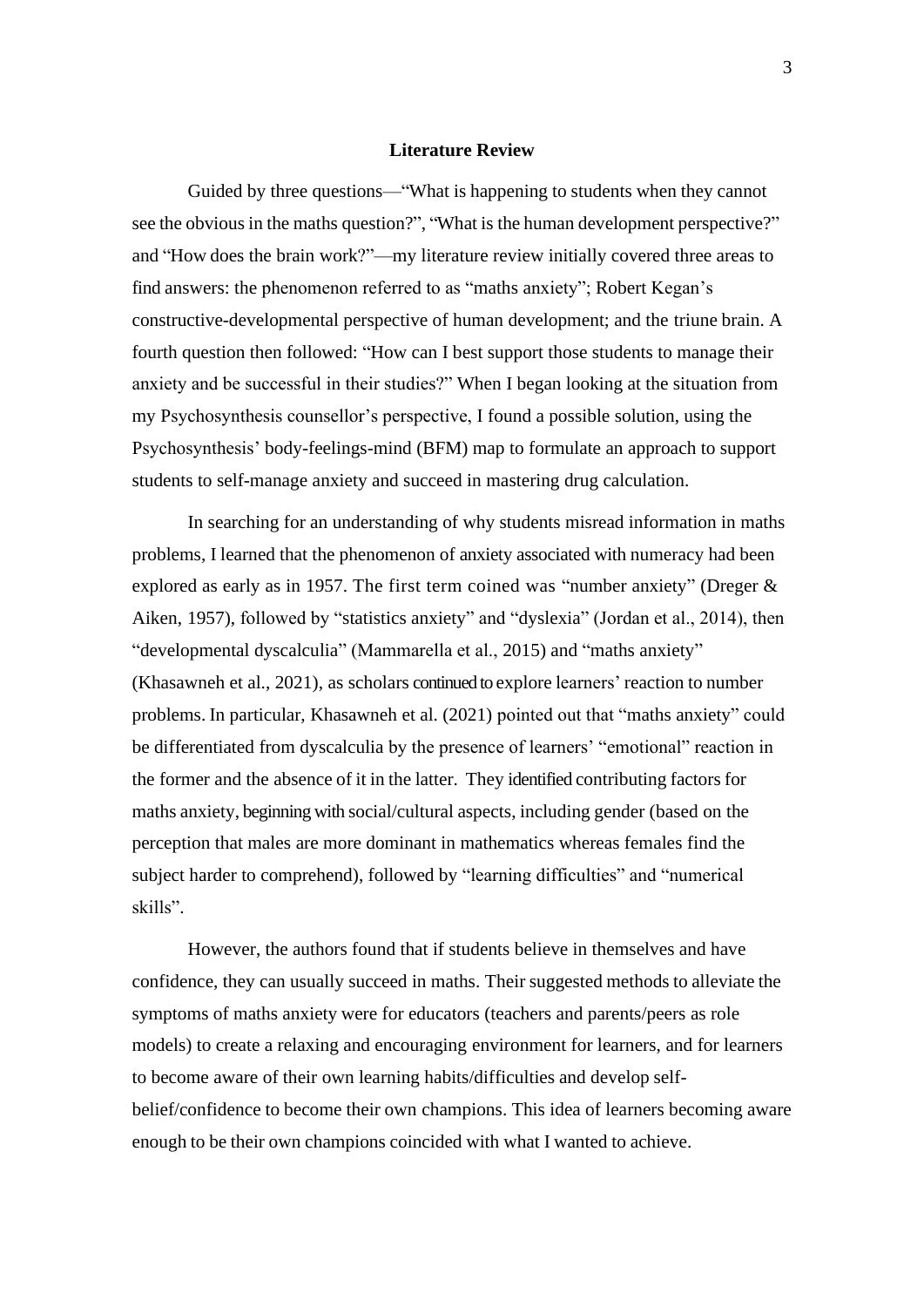Furthermore, recognising maths anxiety as an emotional reaction to numbers suggested that helping students manage this response might be the first step in preparing them to succeed. However, merely labelling the phenomenon did not give me a solution.

So I explored further, and was drawn to Kegan's (1982) "constructivedevelopmental" perspective of human development (p. 4). Kegan regarded human beings as meaning-makers on an evolutionary journey through life. In their appointments with me, anxious students told me that they felt like a failure and attributed this to their inadequacy (meaning-making). Feeling inadequate was working against their effort to succeed in their studies. According to Kegan, human beings are in a dynamic process of "integration" and "differentiation" which spurs on-going growth and development throughout their lifetimes (p. 5). In terms of integration, we as living organisms like to be included and inclusive, belonging to a group and feeling safe. Yet as soon as integration is completed, the need for growth and development will pull/push us to differentiate and move away from the samenessin a group in order to define ourselves as individuals. This is the process that we are constantly engaged with, consciously or not.

Kegan's constructive-developmental theory and, in fact, many other human development theories (Erikson, 1963; Hillman, 1996) helped me understand that while students may not be aware of the push/pull of integration and development in their daily lives, they are certainly aware of the difficulties they face within their studies. Being a student and feeling anxious while learning numeracy are part of their journey as human beings. They will move through the phase more smoothly if they are well supported towards their next developmental stage. Therefore, I chose to view the phenomenon as a passing phase that students found themselves in, thereby moving away from pathology, in order to find solutions to better support them to move forward to their success.

As a further aspect in my exploration, learning about the triune brain (depicted in Figure 1 below) helped me understand how the brain works, thus giving me a better understanding of my students' experience of learning difficulty.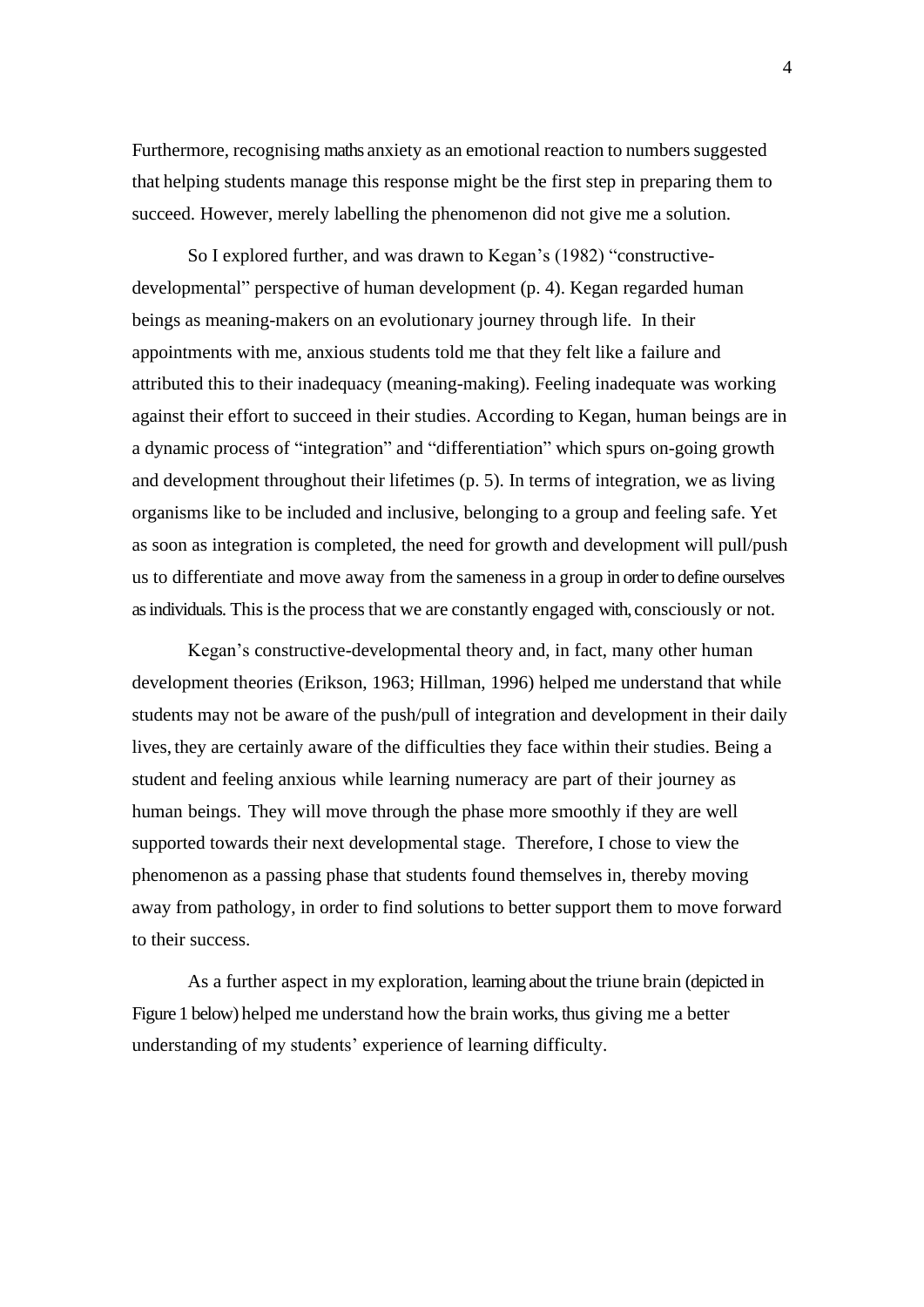# **Figure 1**

*The Evolution-Designed Brain*



*Note.* From *The Role of Values in Wisdom,* by C. MacDonald, n.d., [http://www.wisdompage.com/roleofvalues.html.](http://www.wisdompage.com/roleofvalues.html) Copyright 2021 by Leland R. Beaumont on behalf of Copthorne Macdonald. Reprinted with permission.

This figure visually shows the three layers of the brain, which developed in response to different evolutionary eras (Smith, 2010):

- The reptilian brain processes the information based on one's instinct, regulating essential bodily functions like breathing, heartbeat or body temperature.
- The limbic system developed to allow mammals to remember their experiences, and links memory to accompanying emotions. This brain is hard-wired to constantly look forsigns of unpleasantry or threat. It sends messages of danger to all parts of the brain, switching on its instinctual 'freeze, fight or flight' function.
- The most recent and most highly-developed layer is the neocortex in human beings. This newest part of the brain is capable of higher and more complicated functions such as processing information and reasoning, but it needs time to process information and make decisions based on its judgment of the situation. When students are feeling unsafe or threatened (in the case where their exam is coming up and failing may jeopardise their career plans), the functions of the first two brains shut down, meaning no other information can get through to the next layer, thus stopping the neocortex from functioning.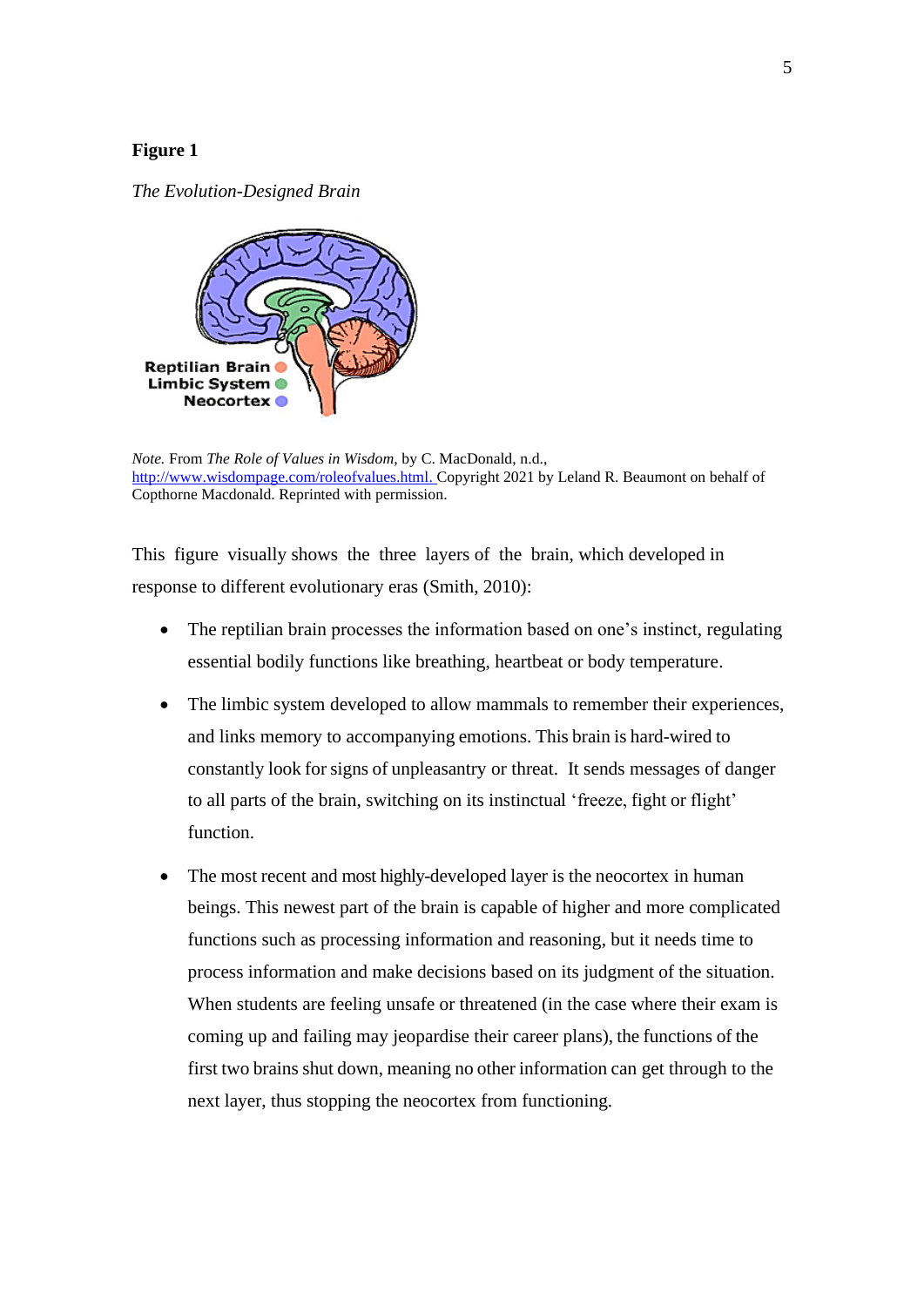The concept of the triune brain helped me understand that, when students are overwhelmed and feeling anxious, their brains are incapable of processing academic or numeric information that is irrelevant to their safety or emotional stability. This brought up the next question for me: How could I help my students to lower their anxiety and free their brains up for processing the maths information in order to solve their problems at hand?

Kegan (1994) pointed out that we, as creatures living in the modern world, have been trained by the educational system to use our brains more often than our emotions or bodily senses to access and/or process information. So the human brain has been really busy, whereas feelings/emotions or bodily sensations are often not exercised in decision-making or responding to the environment. Such pressure overwhelms the brain and causes anxiety.

Further, according to Mental Health Foundation of New Zealand (2019), anxiety normally manifests as a generalised concern where people worry about things in life, such as an exam coming up, or a friend in trouble, etc. This type of anxiety can be alleviated through measures such as distraction (i.e., watching a movie, talking to somebody, or going for a walk). However, when this generalised worrying escalates, the person may experience panic attacks or obsessive-compulsive disorders that pathologically disrupt their lives, and professional clinical intervention is usually needed. What my students were presenting was a generalised sense of stress or anxiety. In this case, labelling their anxiety as a disorder did not help. Therefore, I chose not to see it pathologically, but as a phenomenon that a learning advisor could help address. In this way, I could support students to overcome anxiety and improve their study.

Understanding Kegan helped raise more questions for me: First, is our brain the only faculty to help us gather and process the information available to us to cope with life situations? Second, how could I, during each one-hour appointment, help the students feel safe physically and emotionally to open the channels in their brain to process the maths information to solve the problems successfully?

At this stage, my vision was broadened to seeing anxious students as human beings experiencing difficulties in their lives. I naturally turned to my training as a psychosynthesis counsellor. Psychosynthesis is a psychospiritual framework to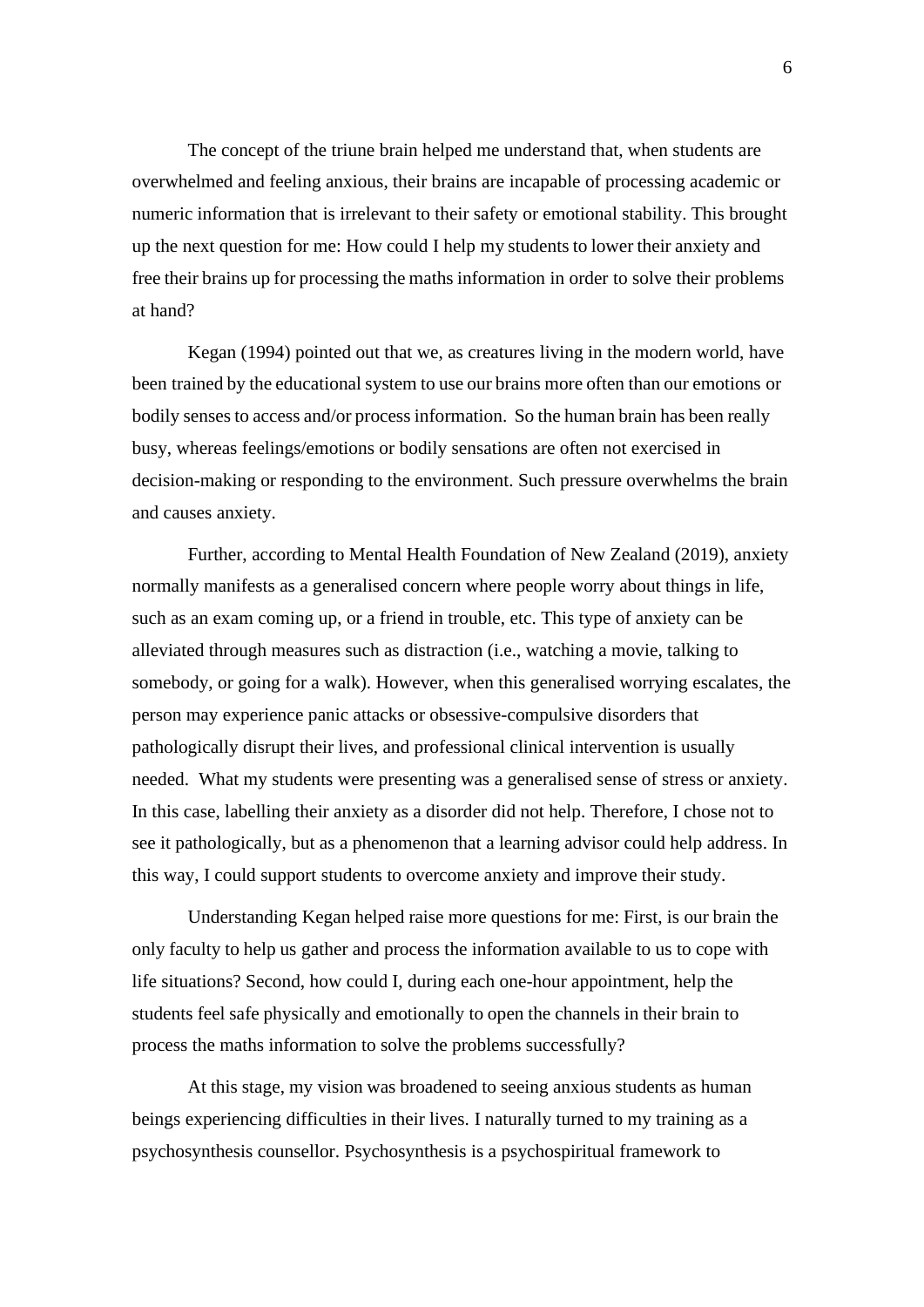understand human beings' inner experiences; it was developed by Italian psychiatrist Roberto Assagioli (1888-1974), a contemporary and colleague of Carl Jung (1875- 1961) and Sigmund Freud (1856-1939). A key concept of psychosynthesis is "the bodyfeelings-mind (BFM) map" that helps practitioners "explore the territory of experiences" (Palmer, 2010, p. 54).

# **Figure 2**:

*Psychosynthesis BFM map*



*Note*: Adapted from *Psychosynthesis in the South Pacific: Ontological and Epistemological Considerations in the Context of Aotearoa New Zealand* [Psychosynthesis Monograph,10] (pp. 21-22, 54), by H. Palmer, 2010, Institute of Psychosynthesis.

The overlapping centre of the three dimensions (body, feelings, and mind) is the personal centre of identity (PCI)—the personal "I" of one's embodied physical experience on earth. It is similar to an information hub in a community. Therefore, I chose the iconic information-centre symbol "i" to depict the PCI in my graph (see Figure 2). It represents the concept that a person, with conscious awareness, can make use of information gathered from all three aspects of their experience (physical, emotional, and mental) to make a conscious decision to respond (rather than react) to each life situation (Palmer, 2010).

This exploration finally enabled me to reach a clear decision to use my skills, especially my understanding of the BFM map and human development perspectives as a counsellor, to help my anxious students understand and navigate the territory of their experiences in their study. I decided the best approach was to help them stay at their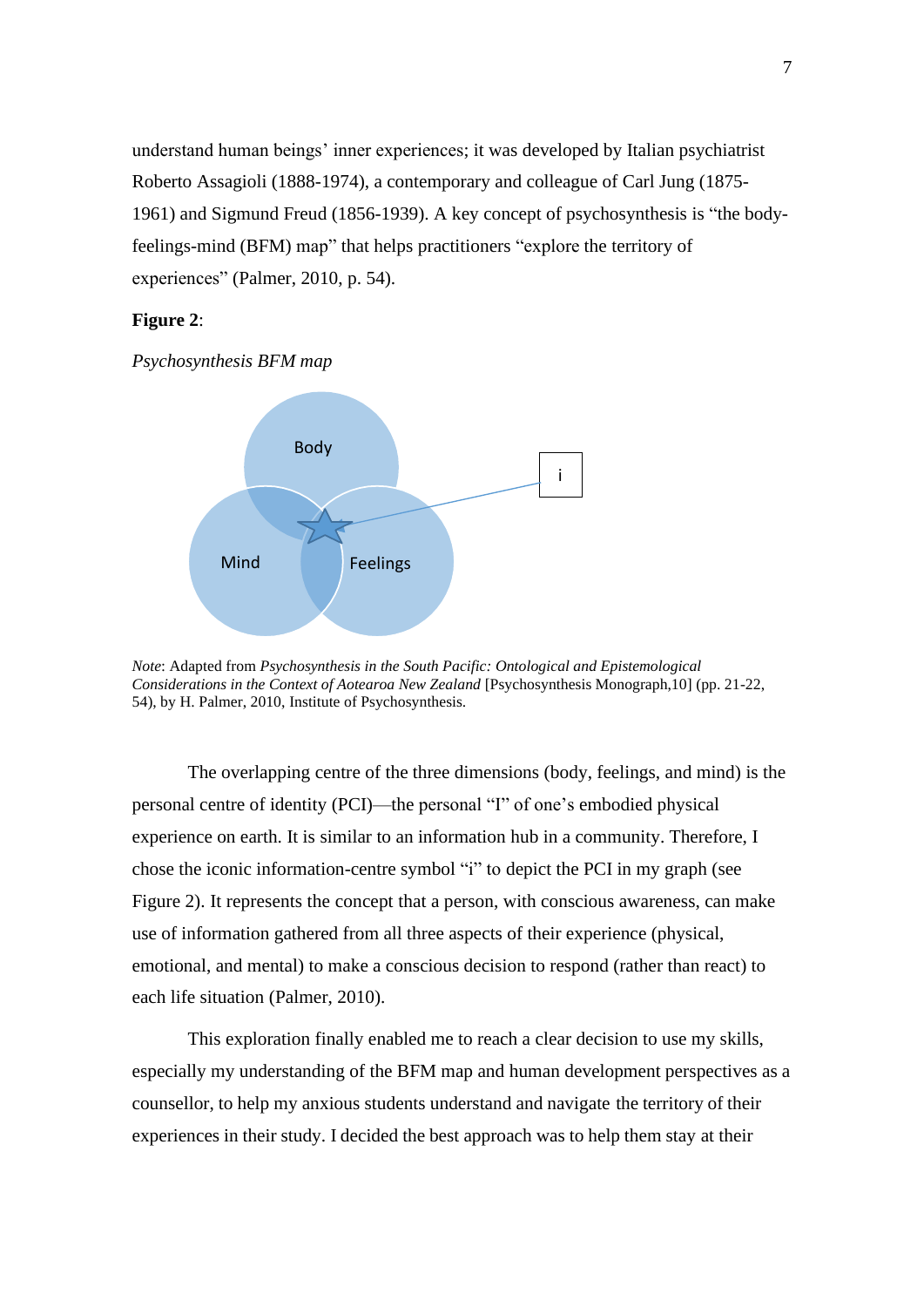personal centre of identity, and to consciously access the information from their experiences in all three areas of their existence. At the same time, they would need to keep reminding themselves that none of the three is more important than either of the other two. This way, they would be less likely overwhelmed or remain stuck anxiously in their mental field, as often unconsciously happens.

#### **Methodology and Method**

According to Marriam and Tisdell (2016), action research is "practitioner research" (p. 49), where practitioners seek to understand how participants make meaning of a problem or a problematic situation and engage with them in their process of meaning-making to help improve the situation. It is most popular with teachers or social workers who seek to make changes/improvements in any given situation. Its method usually involves gradually engaging with the participants and problem identified (for the study), taking action to help address the problem, evaluating the outcome and repeating the actions in that order until the situation is improved.

My study started as a self-exploration when I first noticed the problem of nursing students complaining about feeling anxious while studying drug calculation. I identified my questions and went about finding answers through a literature review to help me understand the situation and find a possible solution in my one-on-one and group appointments. Students as participants were engaged in so far as they told me about their anxiety during their appointments, trusted my way of supporting them, and willingly followed my instruction to start each appointment with a five-minute BFM meditation before we moved on to look at their questions that they brought to the session for support.

Evaluating the outcome was carried out through checking the student feedback in the evaluation box sitting outside my office, which is the basic way to evaluate all learning advisors. The students voluntarily wrote the comments provided later in this article as evidence of the positive outcome of my action research. Feedback from maths lecturers/tutors was obtained when I was collecting evidence for my promotion to Senior Lecturer in 2016. Apart from their verbal feedback/thank-you notes/praise via emails at the end of the semesters, they willingly commented on my work providing maths support for that one-year period.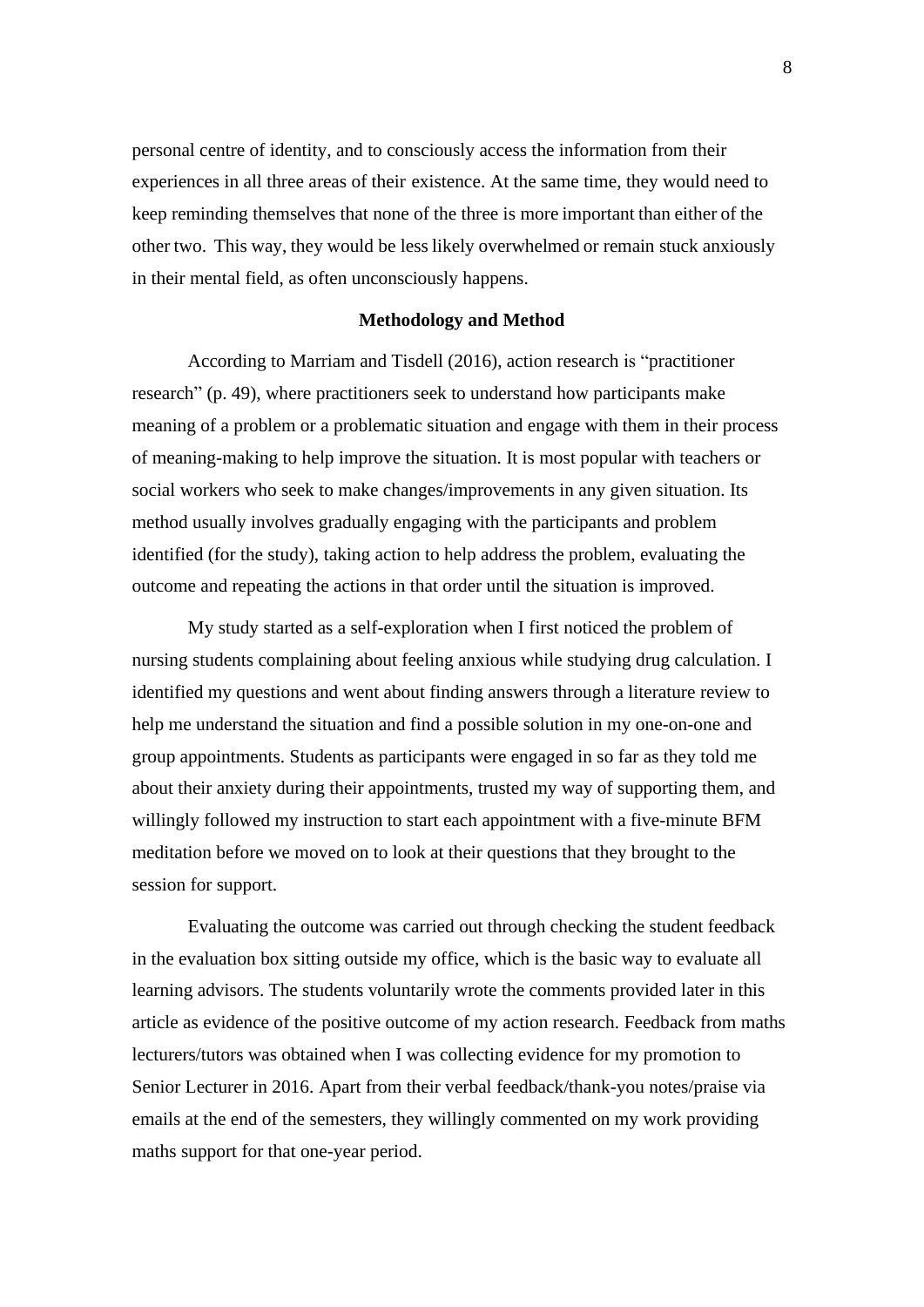#### **Improving Students' Experience of Feeling Anxious**

I have consequently planned my appointments with all students to include the following procedures:

- Doing a 'Body, Feelings and Mind' Meditation (5 mins or so) whenever necessary after a little chat to relieve students of whatever is on their mind so they can be present to the meditation. I invite the anxious student to sit comfortably in their chair and take three deep breaths to become more aware of their own presence in the room. Then I invite them to scan their body parts one after another while maintaining their breathing and saying to themselves: "I am my body, and I am more than my body". Then slowly and gently, I ask them to shift attention to their feelings to acknowledge whatever they are feeling including having no feelings, and say to themselves: "I am my feelings and I am more than my feelings". Then I gently shift their attention to their mental field, asking them to scan what thoughts they are engaging with or merely have floating in their head, and to acknowledge these thoughts by saying to themselves: "I am my mind and I am more than my mind", then to say to themselves: "I am a centre of consciousness and will. I am aware and I direct". When this is done, I allow a minute or two for them to recompose themselves and come back to the room/their bodily/physical presence for the work at hand. This is to help students become conscious of their experience, disidentify with mental anxiety and express their will to succeed (Palmer, 2010, p. 55). This step also engages them in their meaning-making process as pointed out by Marriam and Tisdell (2016), to expand their conscious awareness of what else is involved in their daily experience. Almost all the time, when we have completed the meditation, students comment that they felt calmer and more present in their work. They tell me with delight that they are quietly amazed by how clear their thinking has become.
- Letting students know that it is never their fault if they do not understand the mathematical content in the first instance and there is always a way to move forward towards finding the solution to each problem. All they need to do is to take it slowly and gently. On another note, this reassurance also helps ensure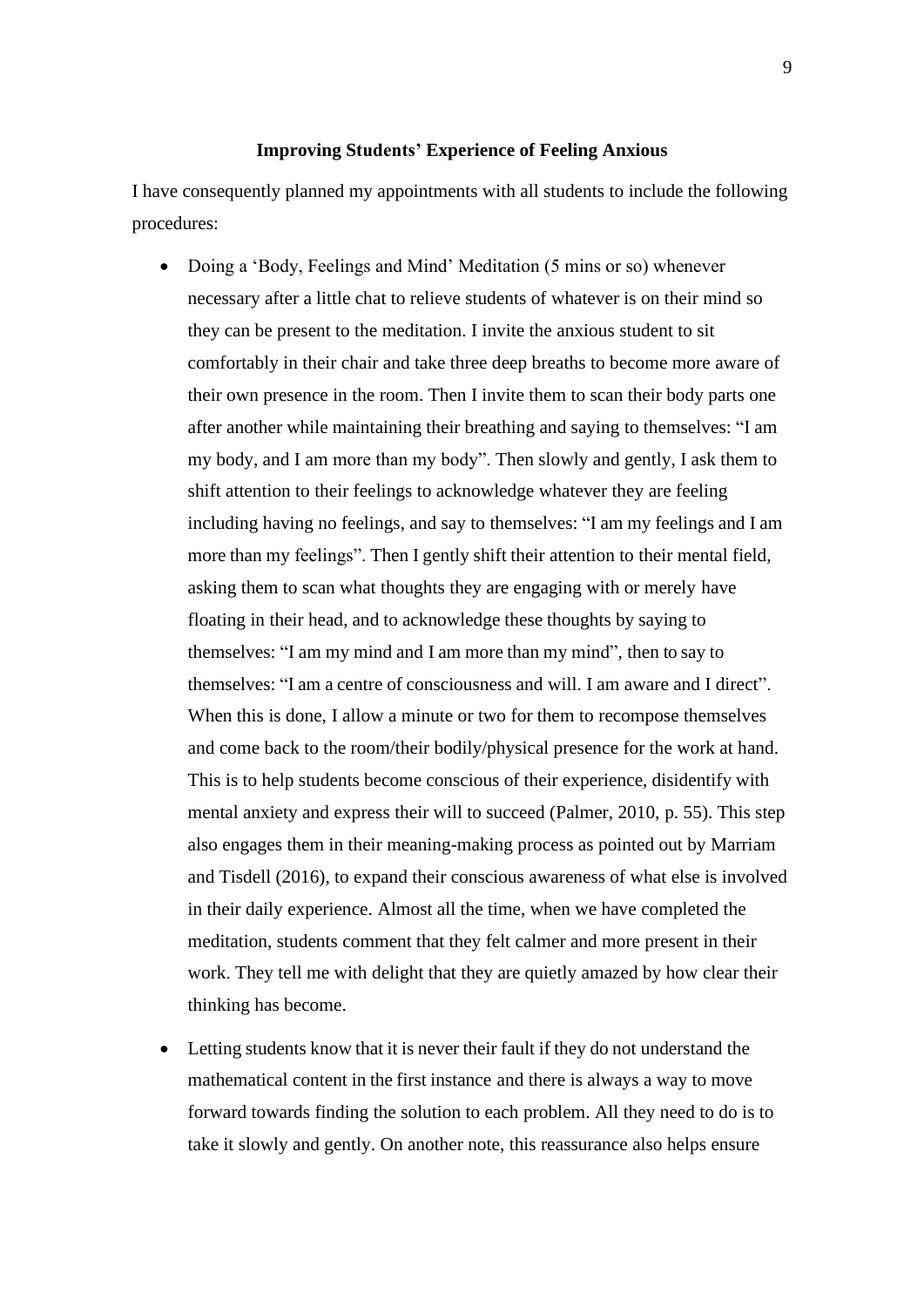safety to calm their reptilian and limbic brains when they encounter difficulties in their assignments.

- Helping students understand the concept of the maths problem and the solution in its simplest formula, then do a lot of practice with similar types of maths problems until students are comfortable and familiar with both concept and formula before we move on to the next question. This step helps students build up numeric skills and overcome learning difficulties. It also helps build their self-belief and confidence in solving problems on their own.
- The last step is to remind the students to feel their body parts, for example, toes, breathing, knees, etc. to focus their attention to their physical experience and emotions/feelings; that is, to bring them to their centre of consciousness and will. With the above practice, all students learn to take a deep breath before an exam, yet often automatically (i.e., unconsciously) switch to thinking mode even with the understanding that taking a deep breath helps calm their mind. One morning at the café cart, I came upon several nursing students who were on the way to their exam and appeared anxious. I asked them how they were; they took a deep breath and told me they were fine. However, I could see in their eyes they were anything other than that. So, I invited them to feel their toes in their shoes. Immediately I saw their bodies loosening from their previous stiff posture and their eyes relaxing. I smiled, told them they were ready to go to their exam and reminded them to feel their toes during the exam. They later told me that they had all passed their exams that day.

I began using this concept and practice in all my one-on-one and group appointments and workshops with nursing students focusing on drug calculation and preparation for final exams. The results were most encouraging.

#### **Evaluation**

The evaluation and analysis of the outcome is on-going throughout the actionresearch-styled exploration. The immediate evaluation of my approach came in the form of positive end-of-each-appointment outcomes where each student was able to process the maths information and solve the problems they were working on. When they came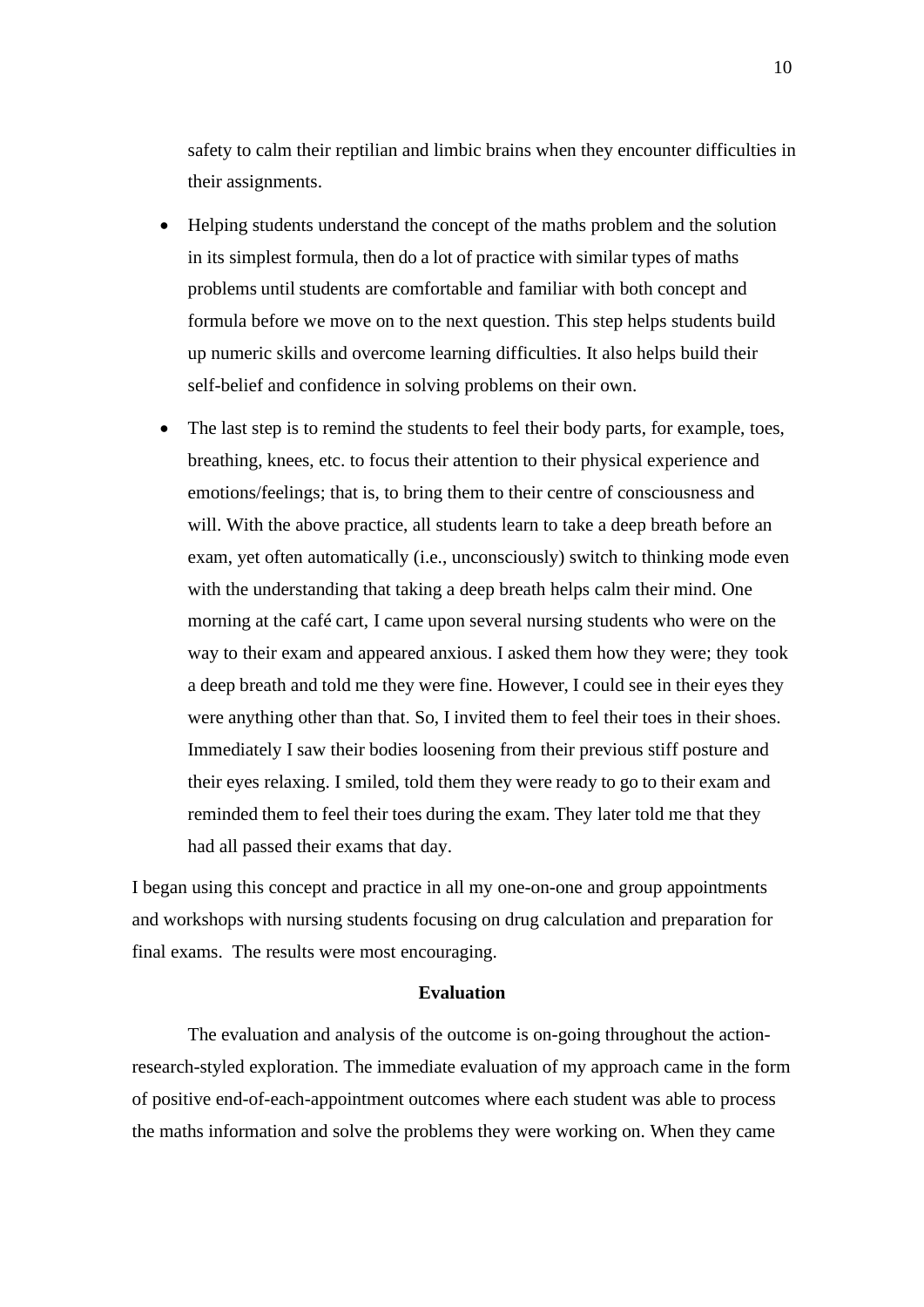and told me that they had passed their exams with big grins on their faces, I knew my approach had been successful:

"One of the biggest challenges I face in my studies is anxiety and feelings of self- doubt".

"I find that coming to Hua for Maths support clarifies my understanding of what I need to know and what I have been required to do as I sometimes find what is required confusing within a class and lecture setting".

"Receiving help from Hua has been really good for me, as not only has it helped me to understand, pass and gain better grades in Maths which is a subject that I struggle with, it also helped me to gain confidence within my difficult subject".

"I leave feeling inspired about my study—that I can actually do it! Through Hua's guidance, I came to realize the importance of breathing and relaxation techniques. Hua told me how I am the 'master of my own studies'. And that really resonated with me and allowed me to gain a feeling of control over my learning".

All students who came to me for support successfully graduated. Their maths lecturers also gave me positive feedback, reporting that, with my support, their students' pass rates were the highest they had ever recorded. With on-going analysis, I adjusted my approach as necessary, according to students' feedback after each appointment, to spend more or less time on the meditation or chat. The approach above is an emergent living process that supports students according to their ever-changing needs, based on where they find themselves at in any appointment; that is, the technique is only a guiding principle to meet students where they are and be present to their needs at any time.

#### **Further Applications of my Approach**

Beyond my own practice as a learning advisor using the BFM map, in collaboration with counselling colleagues I have also designed and delivered a series of "Understanding and Managing Anxiety" workshops at Unitec. The first 30 minutes are led by the counsellor, who elaborates on anxiety and its effect on the person's performance and function, in order to help students become aware of what is happening when they feel overwhelmed. The second 30 minutes are when I, as a learning advisor, help students understand their learning styles and timetables; that is, where (in the week) each of their subjects take place and when each of the assessments is due. This is designed to help students establish an effective study routine to manage their workload,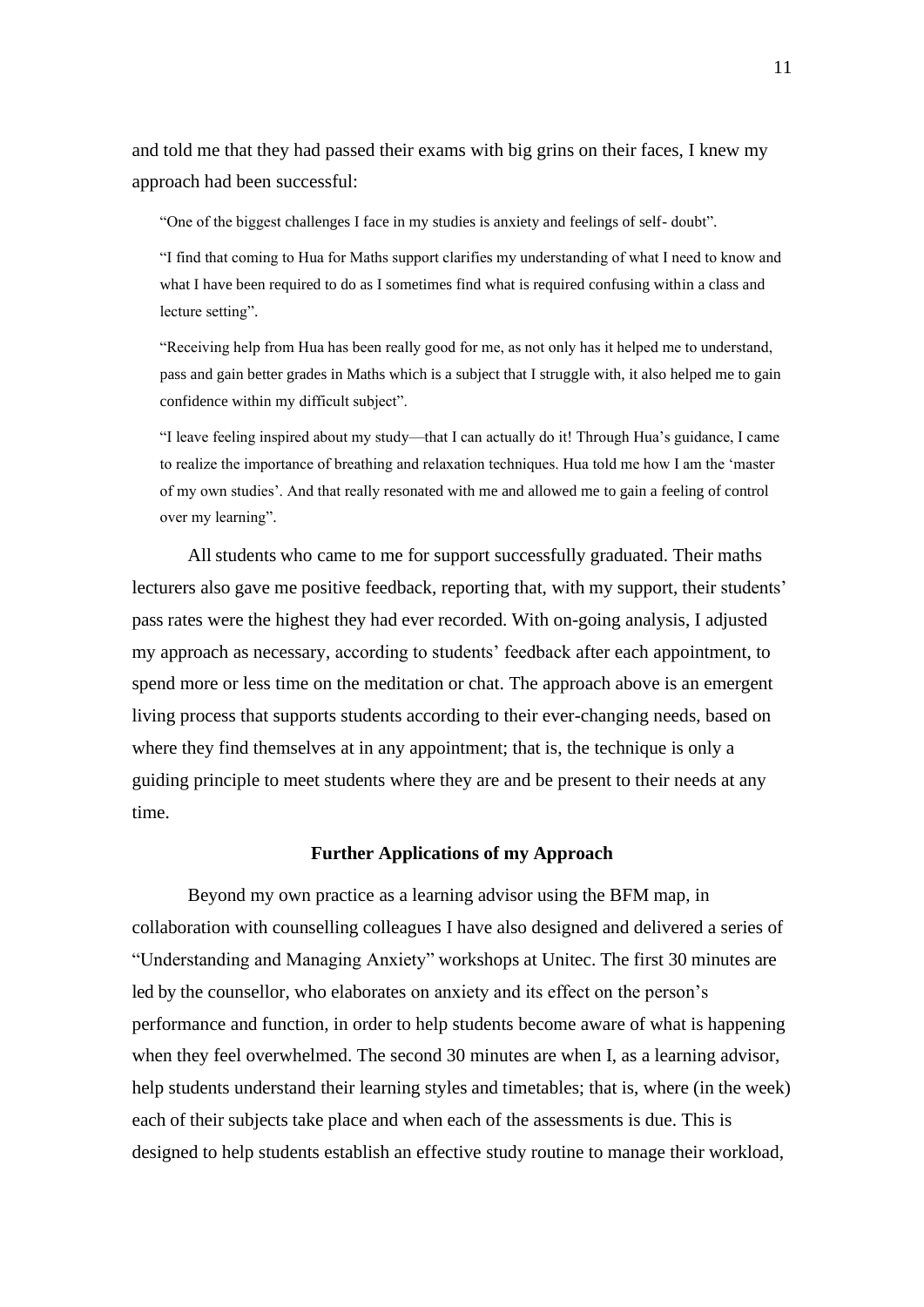through previewing and reviewing course materials, planning to complete assignments on time, and scheduling physical activities to help build their fitness and help them be more aware of their physical experiences. Regular exercise has been shown to improve brain functioning (Deslandes et al., 2009). Such measures are designed to help students reduce their chances of becoming overwhelmed. I also teach them about the BFM map and help them understand the territory they can traverse when feeling anxious. The BFM meditation helps them return to their centre (PCI), thereby reducing their levels of anxiety. This workshop has run regularly for two years and the students who attended have all given positive feedbacks, although their comments were not captured as part of my informal action research. At the same time, I have continued my one-one and group support using the same approach with all students whenever anxiety is present in their experience.

Small modifications to the approach occur constantly to cater to different students' levels of anxiety. When students are obviously overwhelmed, I extend the chat about pressing issues on their mind for longer before beginning the 5-minute meditation. This way, students can be relieved and stay present to the following procedures that help ground them. Sometimes, the only thing the students and I manage in that appointment might be just the chat, so they are at least able to feel heard, seen and safe before the next step of processing academic information. They can always go to a drop-in session for academic support to resolve their query if I am unable to continue working with them after that appointment.

My approach aims to directly help students self-manage their anxiety with specific learnt/taught steps. In comparison, other studies on maths anxiety (Khasawneh et al., 2021) offer only vague advice, suggesting that educators and parents take measures to change the way maths is taught, that parents act as role models to treat maths as an easy subject; and that learners become sufficiently aware and confident in themselves to self- regulate. The practical skills I offer not only support my students to succeed in their studies but also equip them to self-manage any anxiety they may experience in their future workplace or life situations.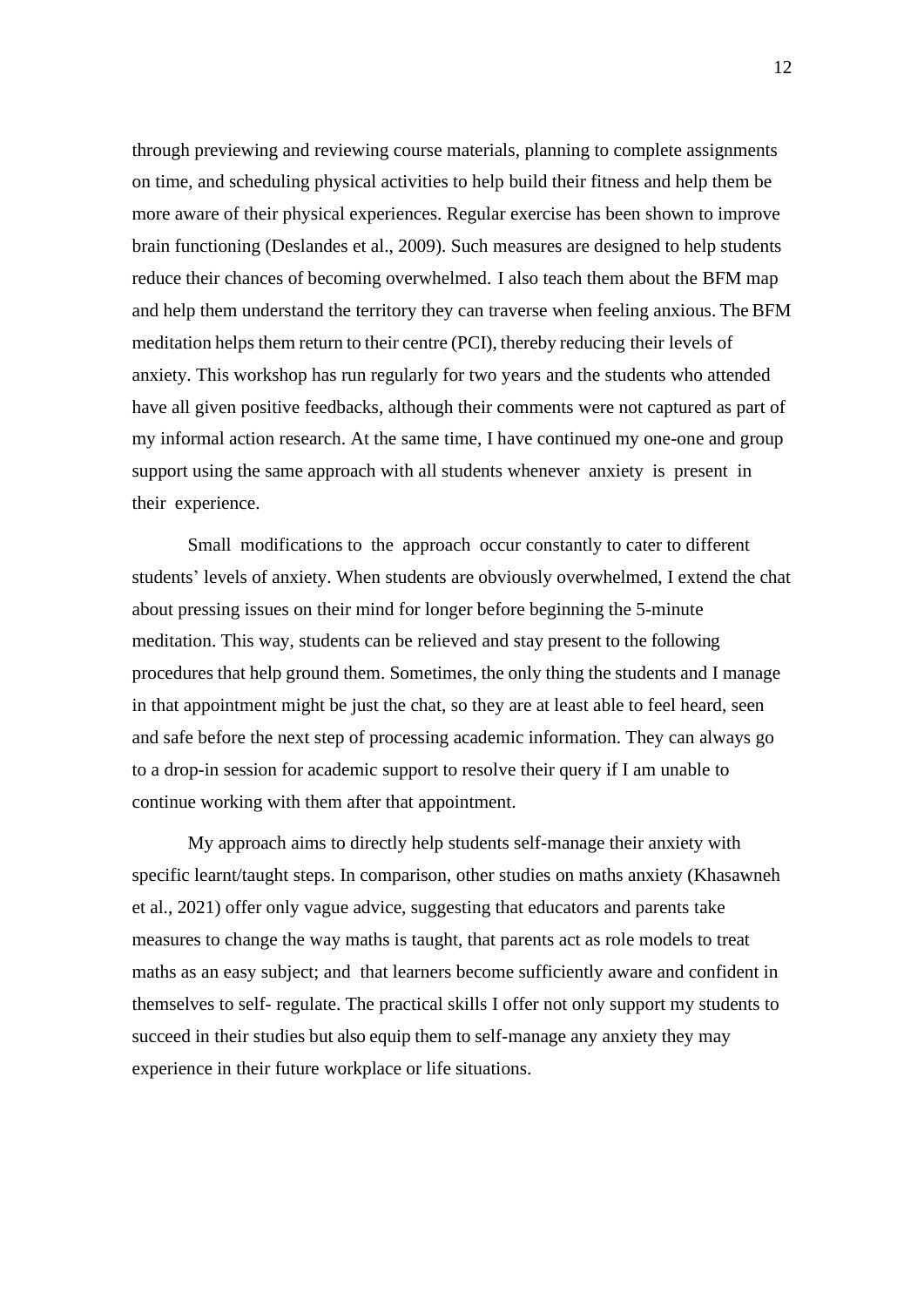### **Limitations**

This exploration was carried out during my normal daily work as a four-day-aweek student learning advisor. The problem was initially identified in my appointments with students, and my subsequent investigations were done largely in my own time. Students were not involved other than in our discussions during appointments. The project suited my schedule and that of the students; that is, no one needed to take time out to carry out a formal research. Instead, I followed the procedures that an action researcher would take to find a solution to the problem. Evaluations came from students' verbal responses and feedback at the end of each appointment, as well as their written comments which they voluntarily dropped in the evaluation box. So one of the limitations is that my readers are invited to take up this approach based on their trust of the empirical data I have presented here in this paper.

#### **Recommendations**

My recommendation to colleagues when applying this approach in their learning advising practice is to watch out for instances when students engage only as a mental exercise: in other words, they understand, but do not "feel" the difference. For example, they may take a deep breath but still remain in a state of anxiety. The goal is to help ground students in their bodily existence so that they can be present to their learning experiences. Although counselling (outside of a learning advisor's scope) may also be necessary to help students address any underlying causes, adopting the body-mindfeelings approach is one way learning advisors can support anxious students in their practice. Future research could also investigate other approaches to alleviate students' anxiety within the learning advisor role.

# **Conclusion**

This article shares the wisdom that psychosynthesis has given me to help nursing students self-manage maths anxiety during their studies. As colleagues will recognise, this approach is also applicable for students feeling anxious with other assessments. The skills and awareness developed through this approach will not only help students selfmanage anxiety while studying drug calculation, it can also become part of their kete of resources to draw support on in their personal and future professional life.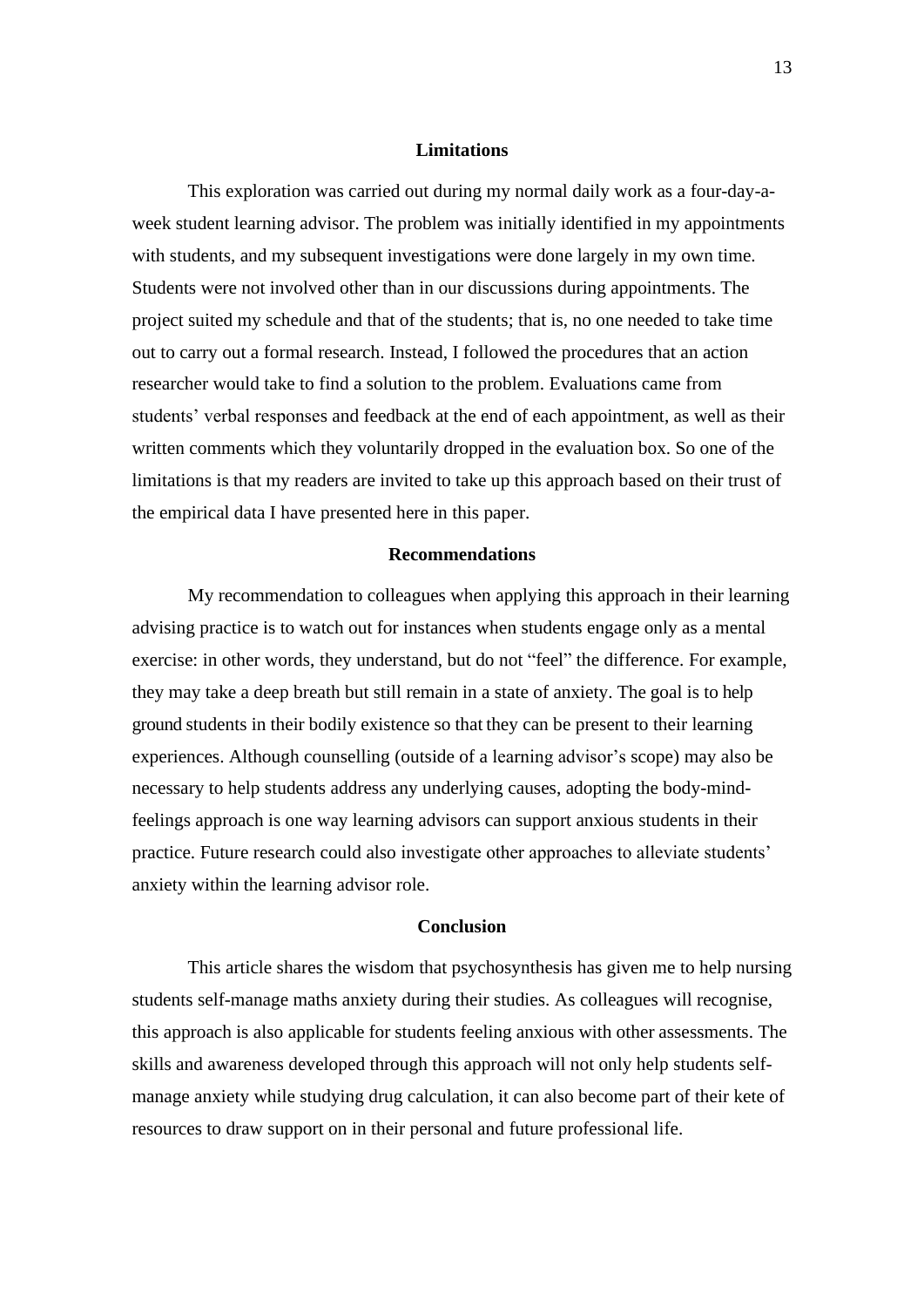# **References**

- Deslandes, A., Moraes, H., Ferreira, C., Veiga, H., Silveira, H., Mouta, R., Pompeu, F. A. M. S., Coutinho, E. S. F., & Laks, J. (2009). Exercise and mental health: Many reasons to move. *Neuropsychobiology 59*(4),191-198. <https://doi.org/10.1159/000223730>
- Dreger, R. M., & Aiken, L. R. (1957). The identification of number anxiety in a college population. *Journal of Educational Psychology,48*(6), 344-351. <https://doi.org/10.1037/h0045894>
- Erickson, E. H. (1963). *Childhood and society*. Vintage Books.
- Hillman, J. (1996). *The soul's code: In search of character and calling.* Grand Central Publishing.
- Jordan, J. A., McGladdery, G., & Dyer, K. (2014, August 30). Dyslexia in higher education: Implications for maths anxiety, statistics anxiety and psychological well‐being. *Psychology & Psychiatry Journal*, *20*(3), 225-240. <https://doi.org/10.1002/dys.1478>
- Kegan, R. (1982). *The evolving self: Problem and process in human development*. Harvard University Press.
- Kegan, R. (1994). *In over our heads: The mental demands of modern life.* Harvard University Press.
- Khasawneh, E., Gosling, C., & Williams, B. (2021). What impact does maths anxiety have on university students? *BMC Psychology, 9*(1), 37. <https://doi.org/10.1186/s40359-021-00537-2>
- MacDonald, C. (n.d.). *The role of values in wisdom.* <http://www.wisdompage.com/roleofvalues.html>
- Mammarella, I.C., Hill, F., Devine, A., Caviola, S., & Szűcs, D. (2015). Maths anxiety and developmental dyscalculia: A study on working memory processes. *Journal of Clinical and Experimental Neuropsychology, 37*(8), 878-887. <https://doi.org/10.1080/13803395.2015.1066759>